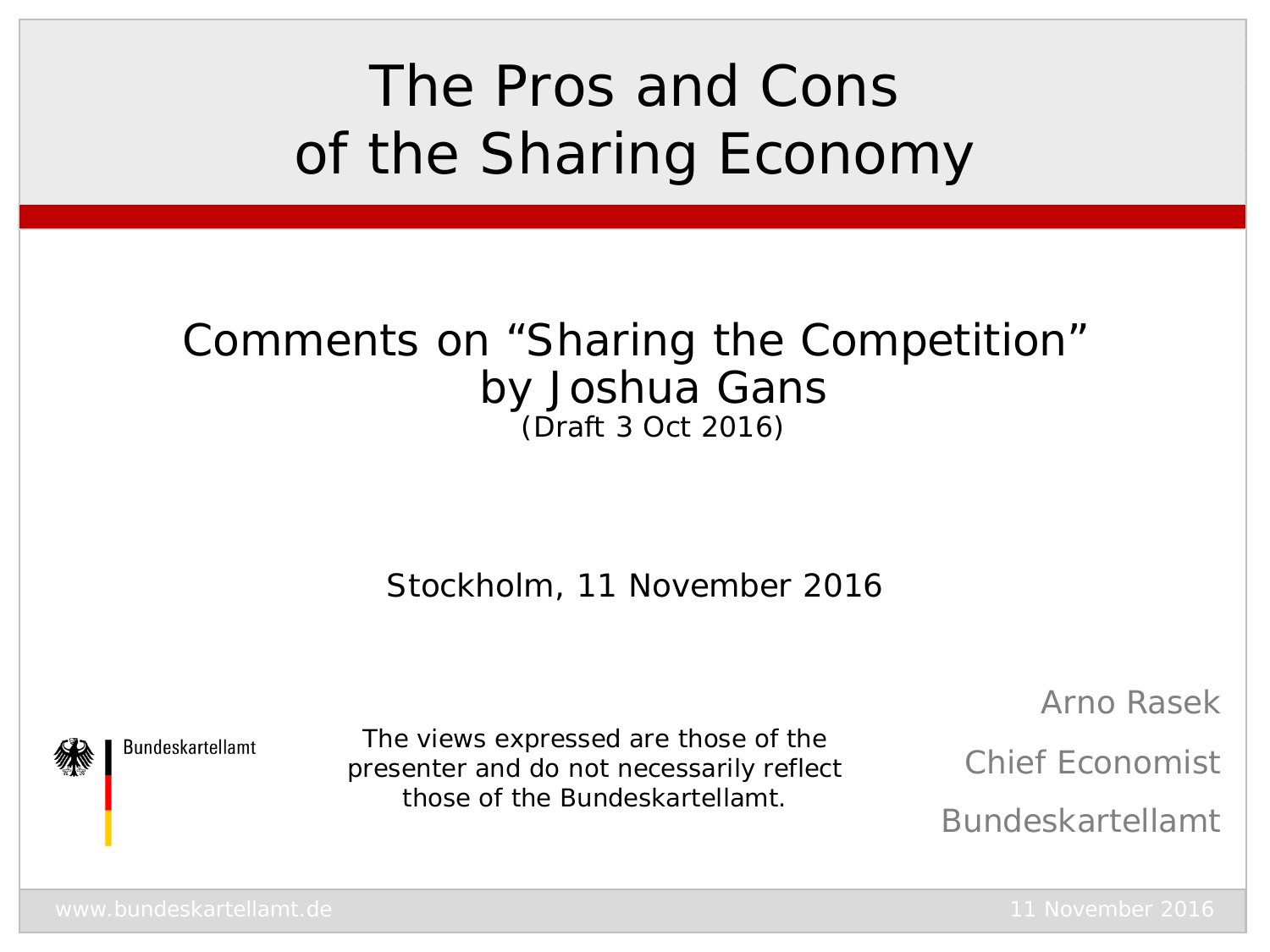## Theoretical model is straightforward

#### simple assumptions

plausible results:

- "sharing" of previously not fully utilized assets will increase asset usage and surplus
- "sharing" may lead to more or less assets owned
- level of transaction cost drives level of surplus
- asset ownership by non-consumers acts as a constraint on platforms with market power
- not fully clear how model is used to derive / support policy recommendations ("four canaries") presented in the second part of the article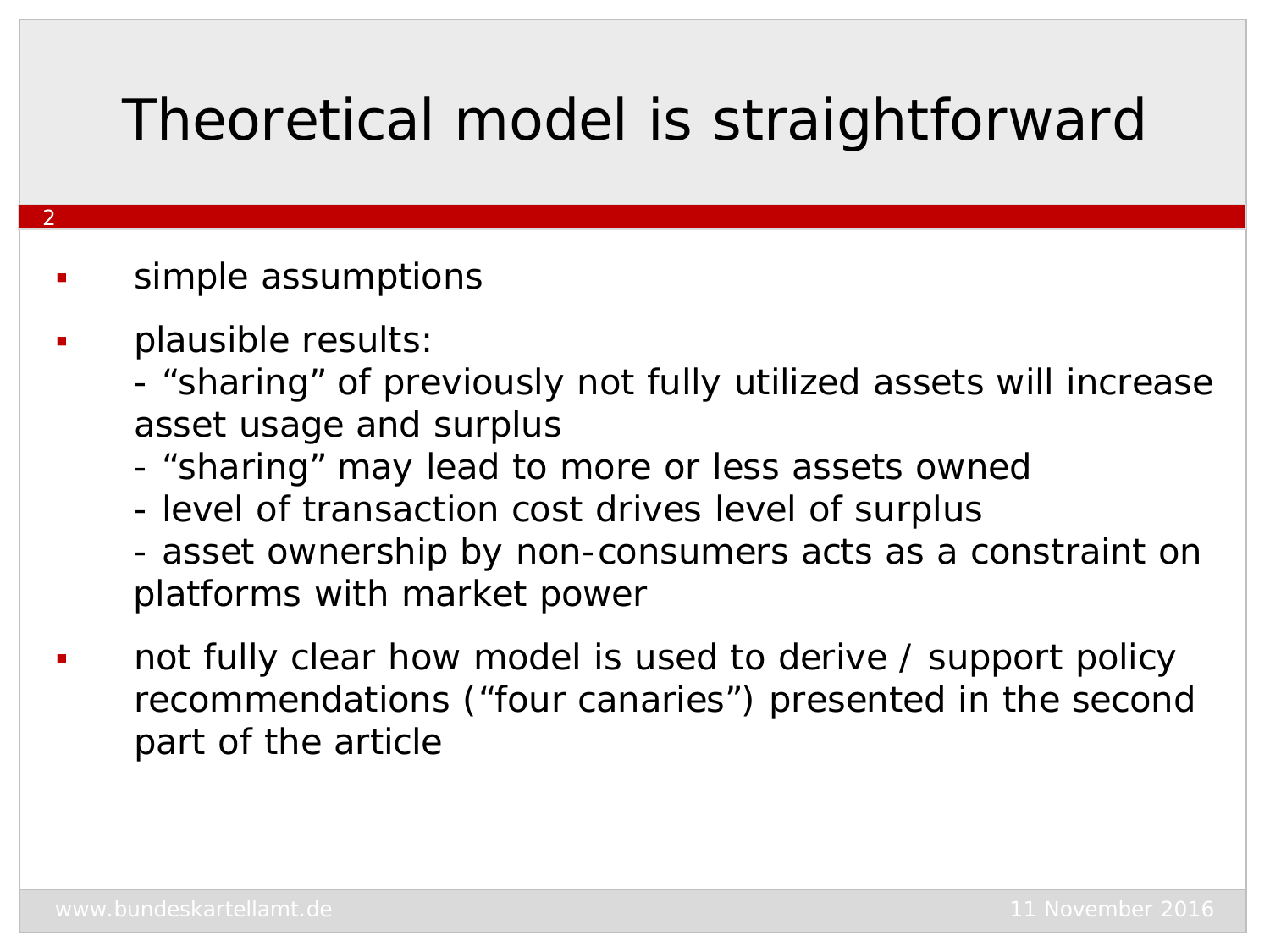"*As regulations change, competition authorities should question rules that favour current incumbents.*"

Yes !

- competition authorities should do the same if government has not yet initiated any regulatory change: regulation already in place may impede "sharing" (and thus platform entry)
- no pro-"sharing" bias either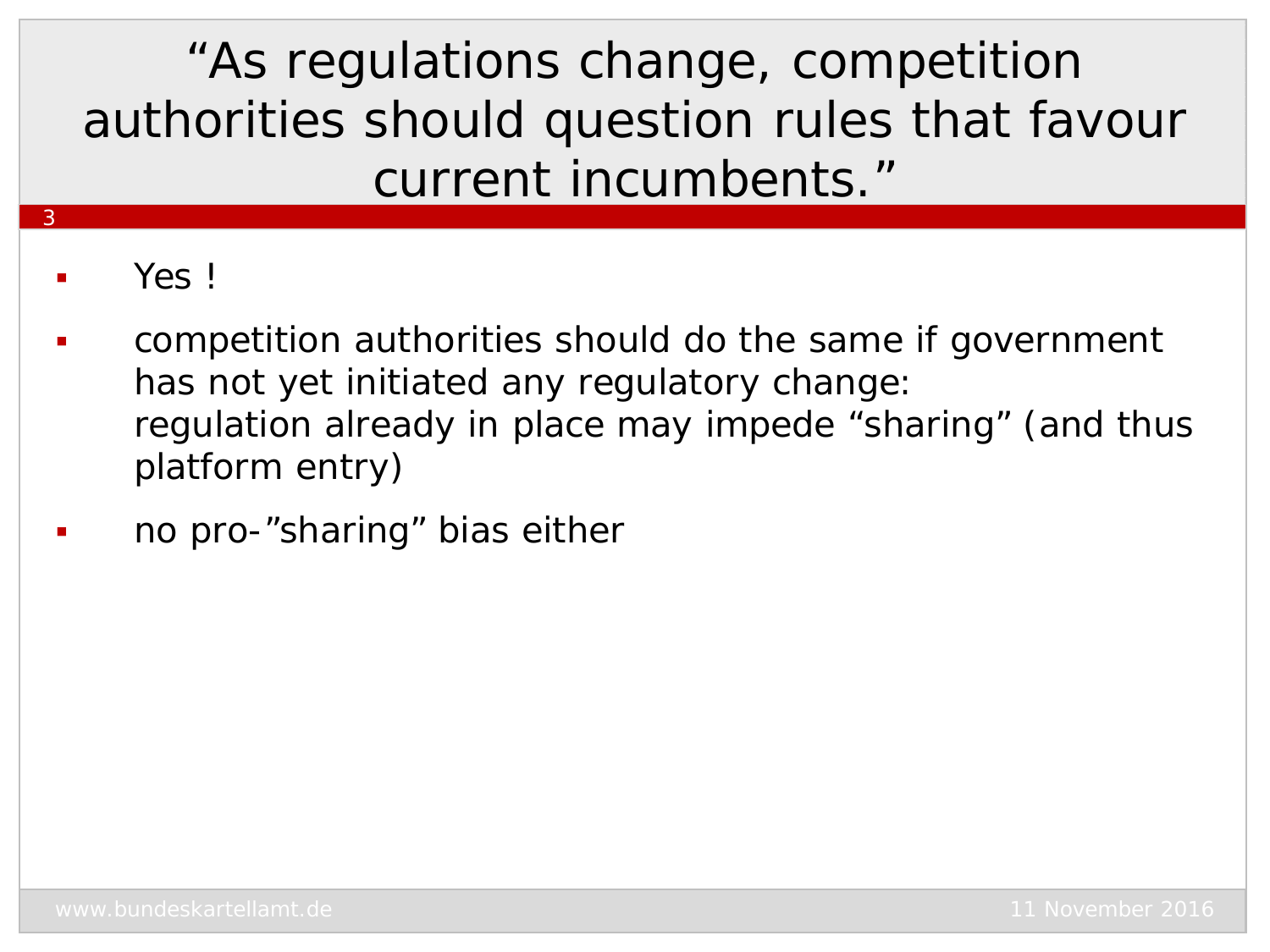"*Competition authorities should oppose new regulations that limit interoperability.*"

- ("interoperability" defined as switching/multi-homing by asset owners)
- Yes !

- limiting , interoperability " has clear anti-competitive effects
- not sure about example provided
- beyond advocacy there may be scope for antitrust enforcement e.g. if platform operator uses exclusivity clauses and/or platform parity clauses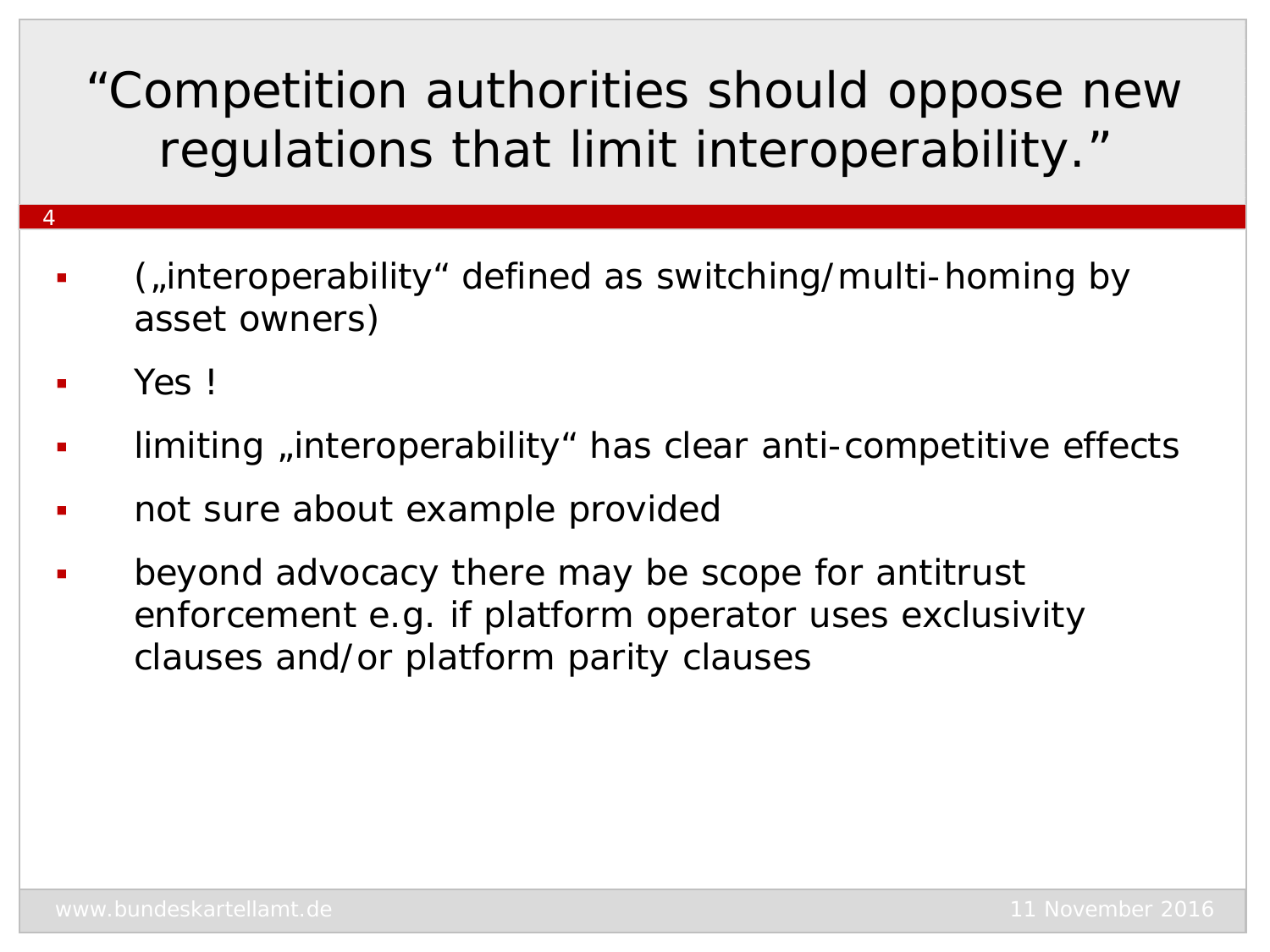"*Competition authorities should scrutinise regulations based on short-term pricing issues.*"

- Agreement in principle, but probably limited practical relevance of this recommendation
- e.g. regulations setting fixed taxi tariffs of greater competition concern than potential new regulations addressing "surge pricing"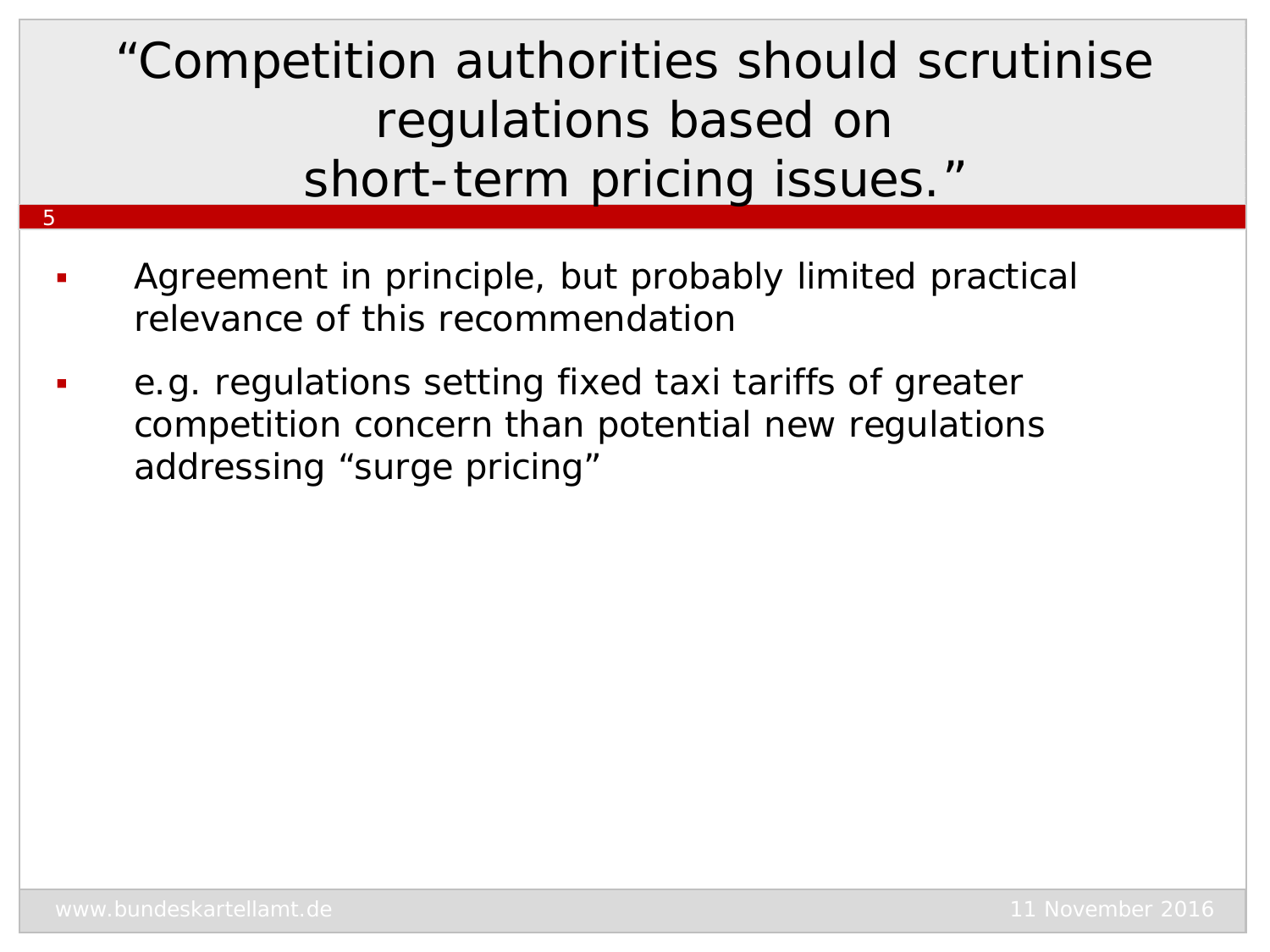## "*Competition authorities should challenge rules that enshrine a particular business model.*"

### Yes !

- often challenging to communicate this idea to policy makers when there is currently no diversity of business models
- even for competition authority difficult to identify/evaluate alternative business models